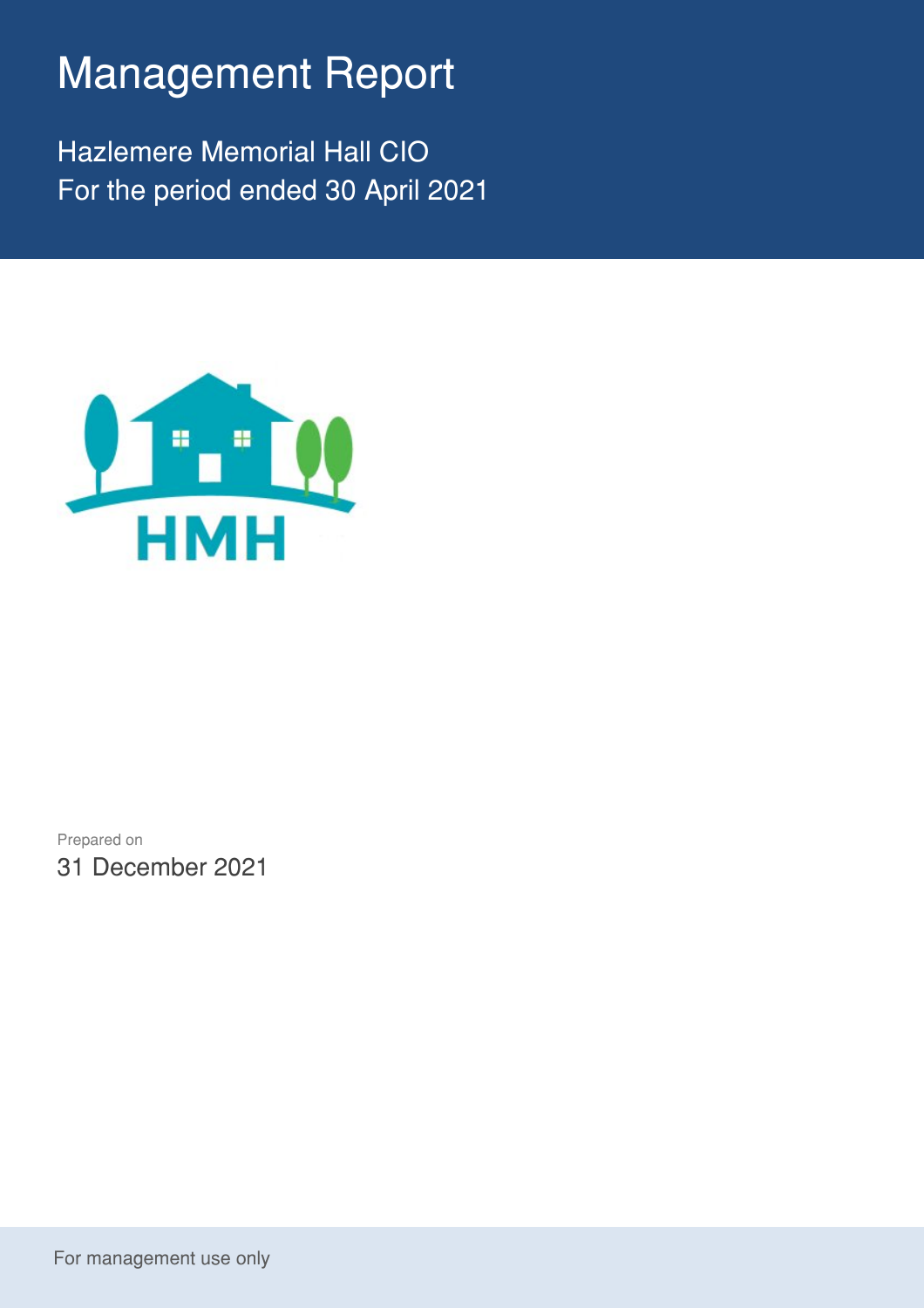## **Table of Contents**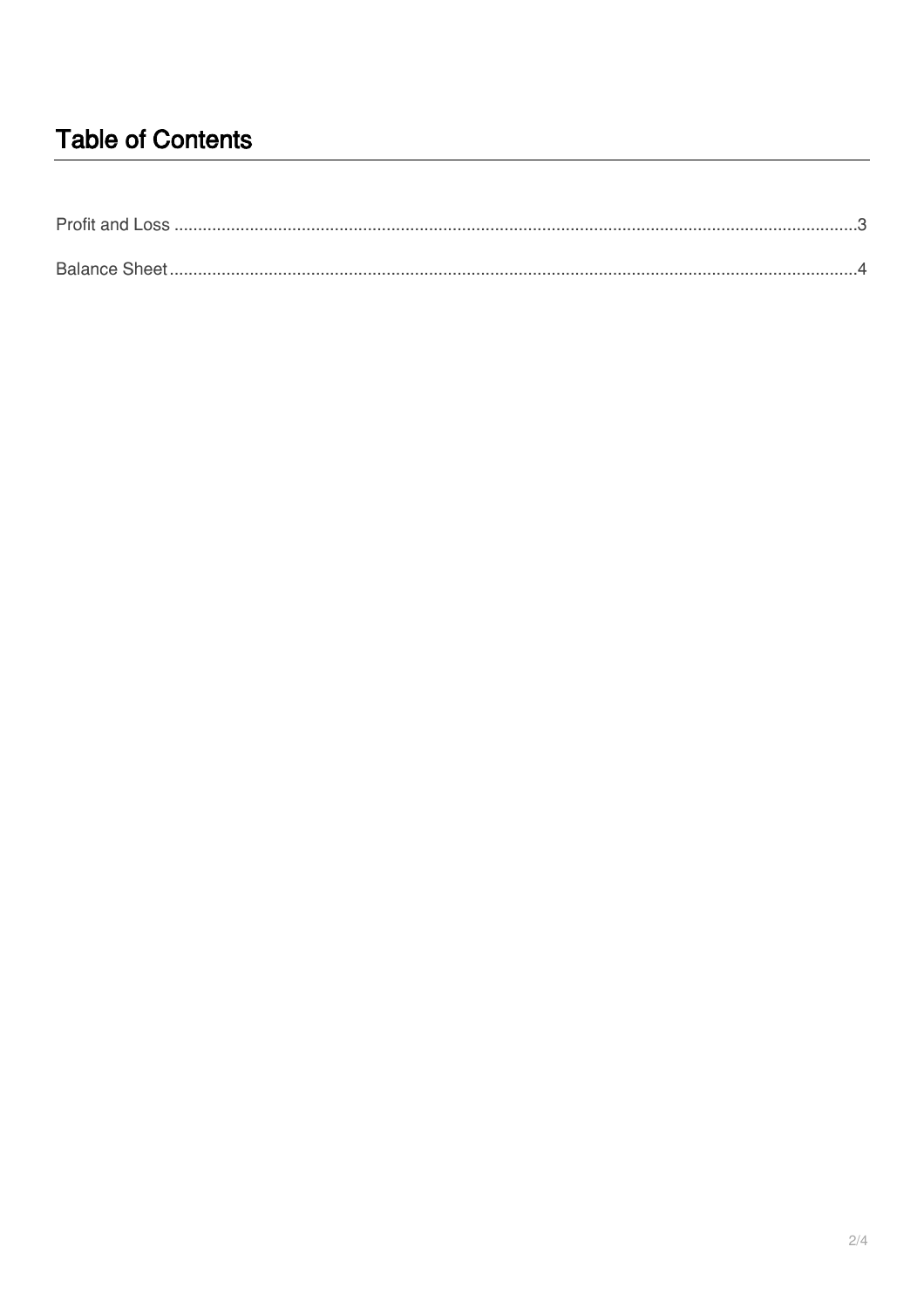## <span id="page-2-0"></span>**Profit and Loss**

May 2020 - April 2021

|                              | <b>Total</b> |
|------------------------------|--------------|
| <b>INCOME</b>                |              |
| 5000 Room Hire               |              |
| 5002 Club Room Hire          | 150.00       |
| Total 5000 Room Hire         | 150.00       |
| 5020 Uncategorised Income    | 4,135.29     |
| Sales                        | 40,054.20    |
| <b>Total Income</b>          | 44,339.49    |
| <b>GROSS PROFIT</b>          | 44,339.49    |
| <b>EXPENSES</b>              |              |
| 8001 Charitable Donations    | 2,007.41     |
| 8010 Cleaning Expense        | 6,401.27     |
| 8012 Internet Expenses       | 391.40       |
| 8013 Utilities               | 7,988.16     |
| 8015 Telephone Expense       | 551.04       |
| 8016 Rent Expense            | 1.00         |
| 8017 Waste Collection        | 2,013.13     |
| 8018 Security Systems        | 454.08       |
| 8020 Maintenance             | 16,138.14    |
| 8023 Fire Safety             | 422.40       |
| Dues and Subscriptions       | 156.82       |
| Insurance Expense            | 784.38       |
| Photographs                  | 518.00       |
| <b>Professional Fees</b>     | 600.00       |
| Repair and maintenance       | 2,247.54     |
| <b>Uncategorised Expense</b> | 783.79       |
| <b>Total Expenses</b>        | 41,458.56    |
| <b>NET OPERATING INCOME</b>  | 2,880.93     |
| <b>OTHER INCOME</b>          |              |
| 5016 Interest income         | 2.57         |
| <b>Total Other Income</b>    | 2.57         |
| <b>OTHER EXPENSES</b>        |              |
| Other Expense                | 1,806.00     |
| <b>Total Other Expenses</b>  | 1,806.00     |
| <b>NET OTHER INCOME</b>      | $-1,803.43$  |

NET INCOME **£1,077.50**